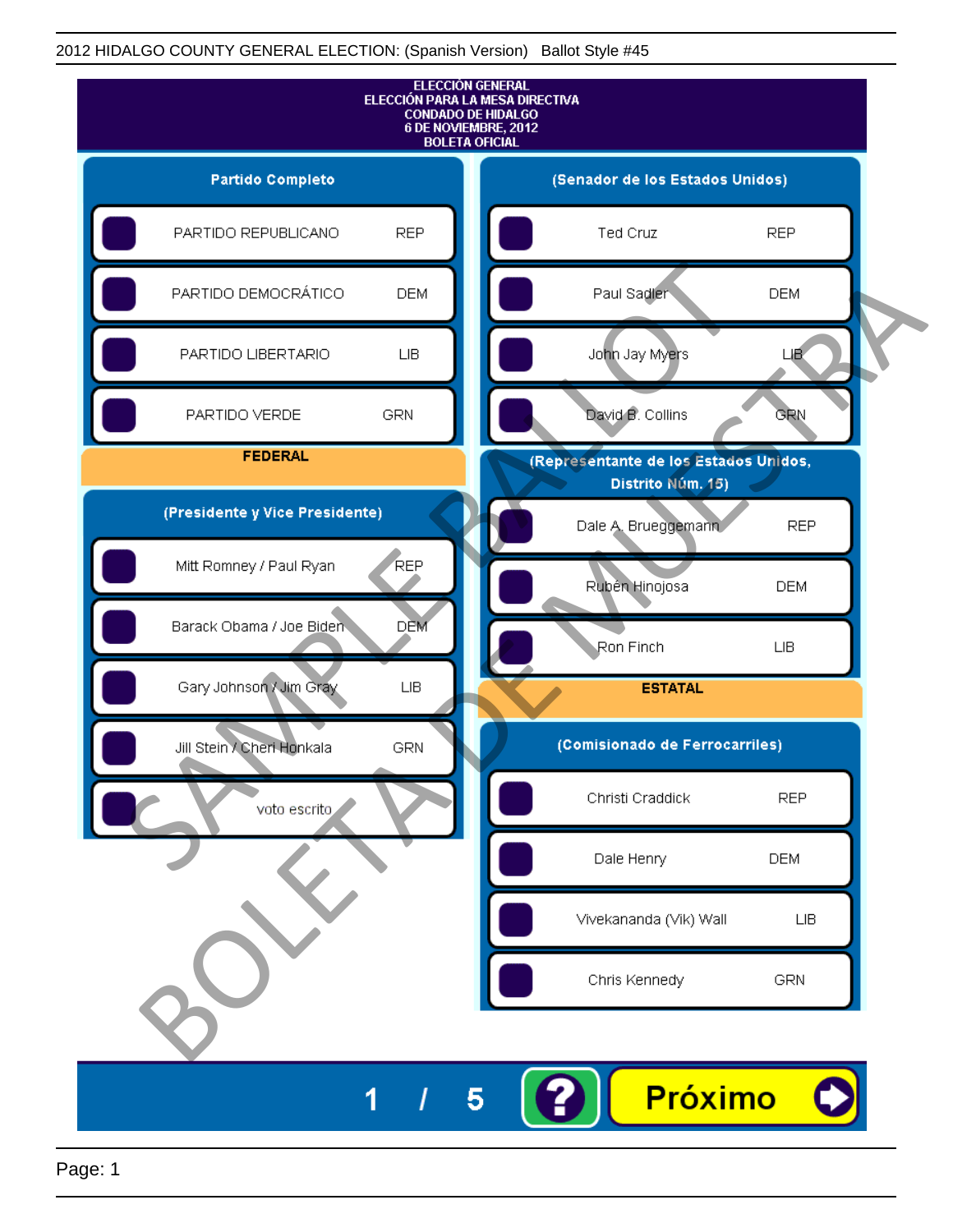

Page: 2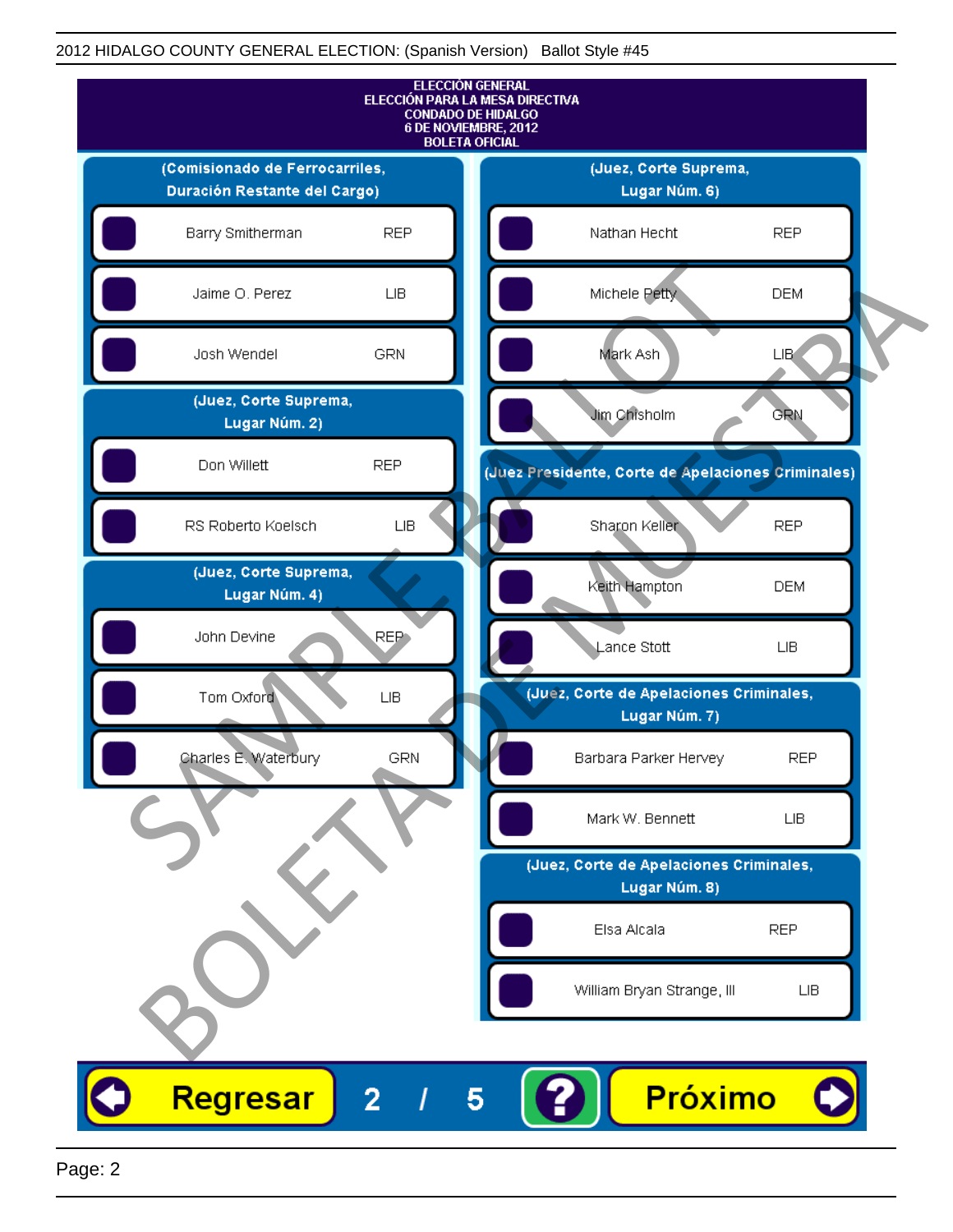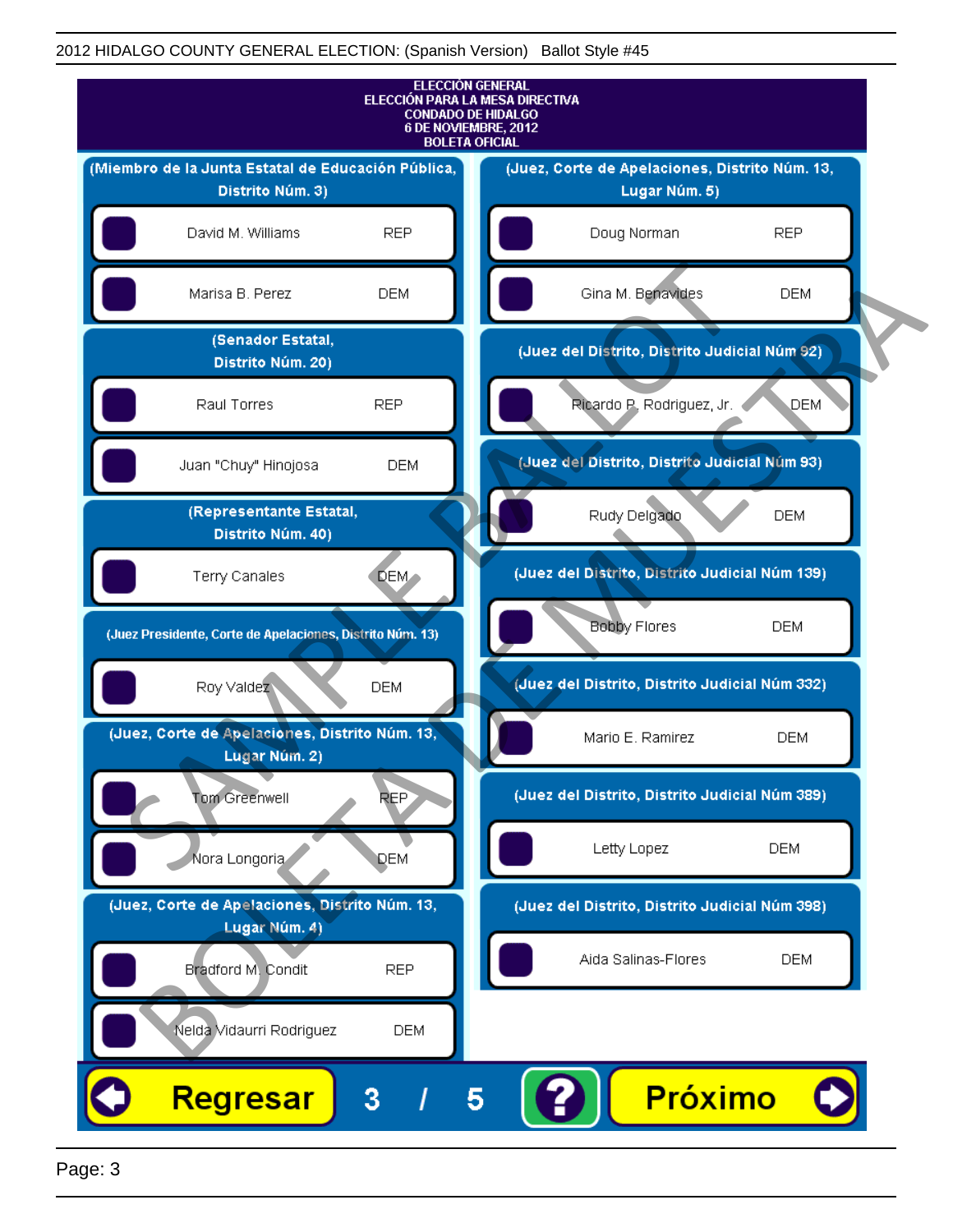| <b>ELECCIÓN GENERAL</b><br>ELECCIÓN PARA LA MESA DIRECTIVA<br><b>CONDADO DE HIDALGO</b><br>6 DE NOVIEMBRE, 2012<br><b>BOLETA OFICIAL</b> |                                           |
|------------------------------------------------------------------------------------------------------------------------------------------|-------------------------------------------|
| (Juez del Distrito, Distrito Judicial Núm 430)                                                                                           | (PARA SINDICO ESCOLAR,<br>Lugar Número 6) |
| Israel Ramon, Jr.<br><b>DEM</b>                                                                                                          | Xavier Salinas                            |
| (Juez del Distrito, Distrito Judicial Núm 449)                                                                                           | Carmen Gonzalez                           |
| Jesse Contreras<br><b>DEM</b>                                                                                                            | (PARA SINDICO ESCOLAR,<br>Lugar Número 7) |
| <b>CONDADO</b>                                                                                                                           | Jaime Solis                               |
| (Sherife)                                                                                                                                | Ciro Trevino                              |
| Robert Caples<br><b>REP</b>                                                                                                              |                                           |
| Guadalupe "Lupe" Trevino<br><b>J</b> DEM                                                                                                 |                                           |
| DISTRITO ESCOLAR CONSOLIDADO INDEPENDIENTE<br><b>DE EDINBURG</b>                                                                         |                                           |
| (PARA SINDICO ESCOLAR,<br>Lugar Número 4)                                                                                                |                                           |
| Alex Rios                                                                                                                                |                                           |
| Robert Pena Jr.                                                                                                                          |                                           |
|                                                                                                                                          |                                           |
| Irma Salazar Peña                                                                                                                        |                                           |
| Alfredo Salinas                                                                                                                          |                                           |
|                                                                                                                                          |                                           |
| Regresar<br>4                                                                                                                            | Próximo<br>5                              |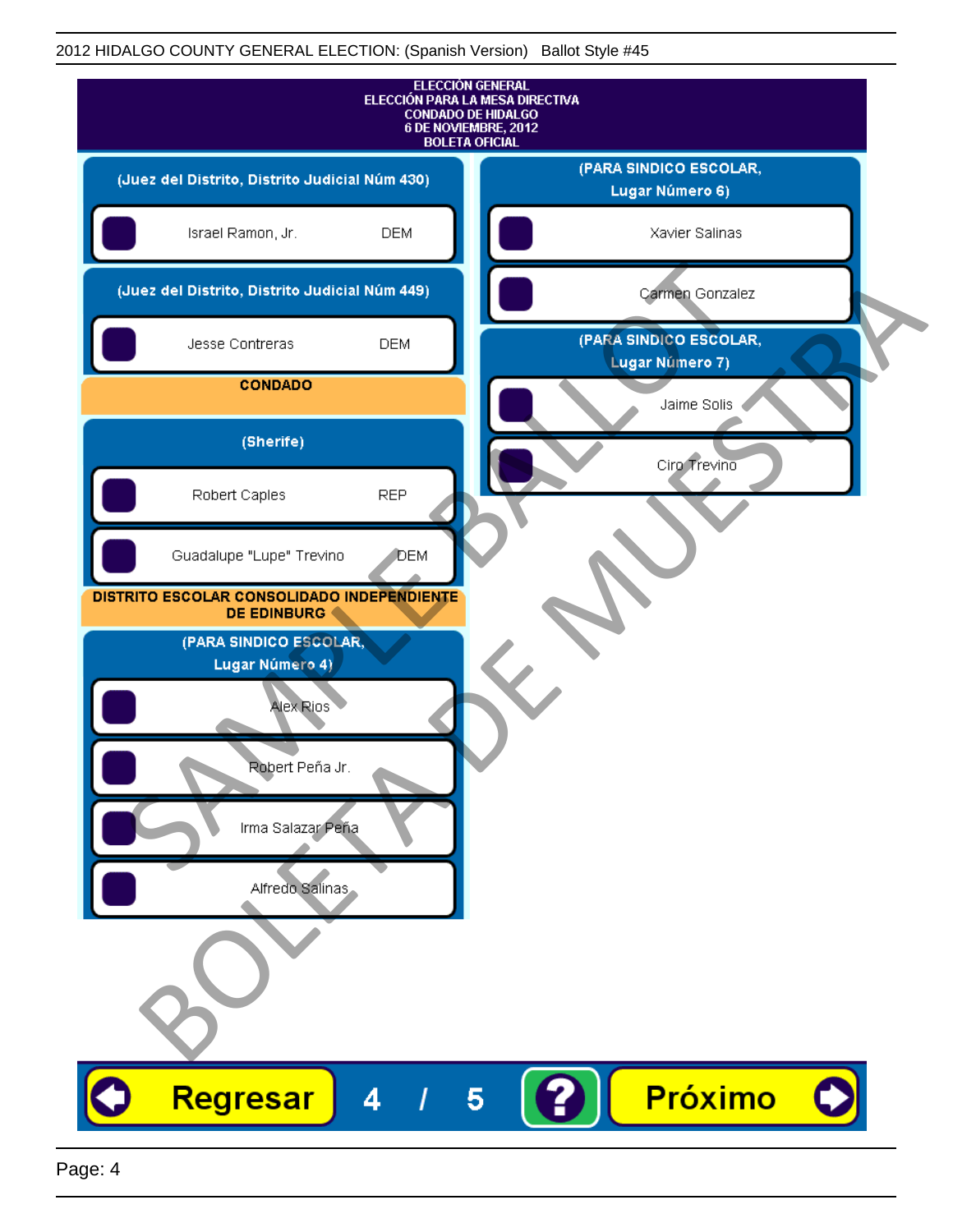#### **ELECCIÓN GENERAL** ELECCIÓN PARA LA MESA DIRECTIVA CONDADO DE HIDALGO<br>6 DE NOVIEMBRE, 2012 **BOLETA OFICIAL**

Revisar

### **CANDIDATO SIN CONTENDIENTE DECLARADO ELECTO**

(Juez, Corte de Ley del Condado, Núm. 7) Sergio Valdez (DEM)

(Asesor-Colector de Impuestos del Condado)

Fallo Fall Willdrea, J.I. (DEM)<br>
Consistionado el Condado, Precincto Núm. 1)<br>
A.C. Cuellar Jr. (DEM)<br>
Ullez de Paz, Precinto Núm. 1)<br>
Juez de Paz, Precinto Núm. 1, Lugar Núm. 1)<br>
Gilberto Sentr (DEM)<br>
Robert M. "Bobby" Con misionado del Condiado, Precincto Núm. 1)<br>
Andro del Condiado, Precincto Núm. 3)<br>
ez de Paz, Precinto Núm. 21<br>
algo M. Picer Lo Saerz, (CIEM)<br>
algo M. Picer Lo Saerz, (CIEM)<br>
algo M. Picer Lo Saerz, (CIEM)<br>
ez de Paz, Prec

Regresar

5

5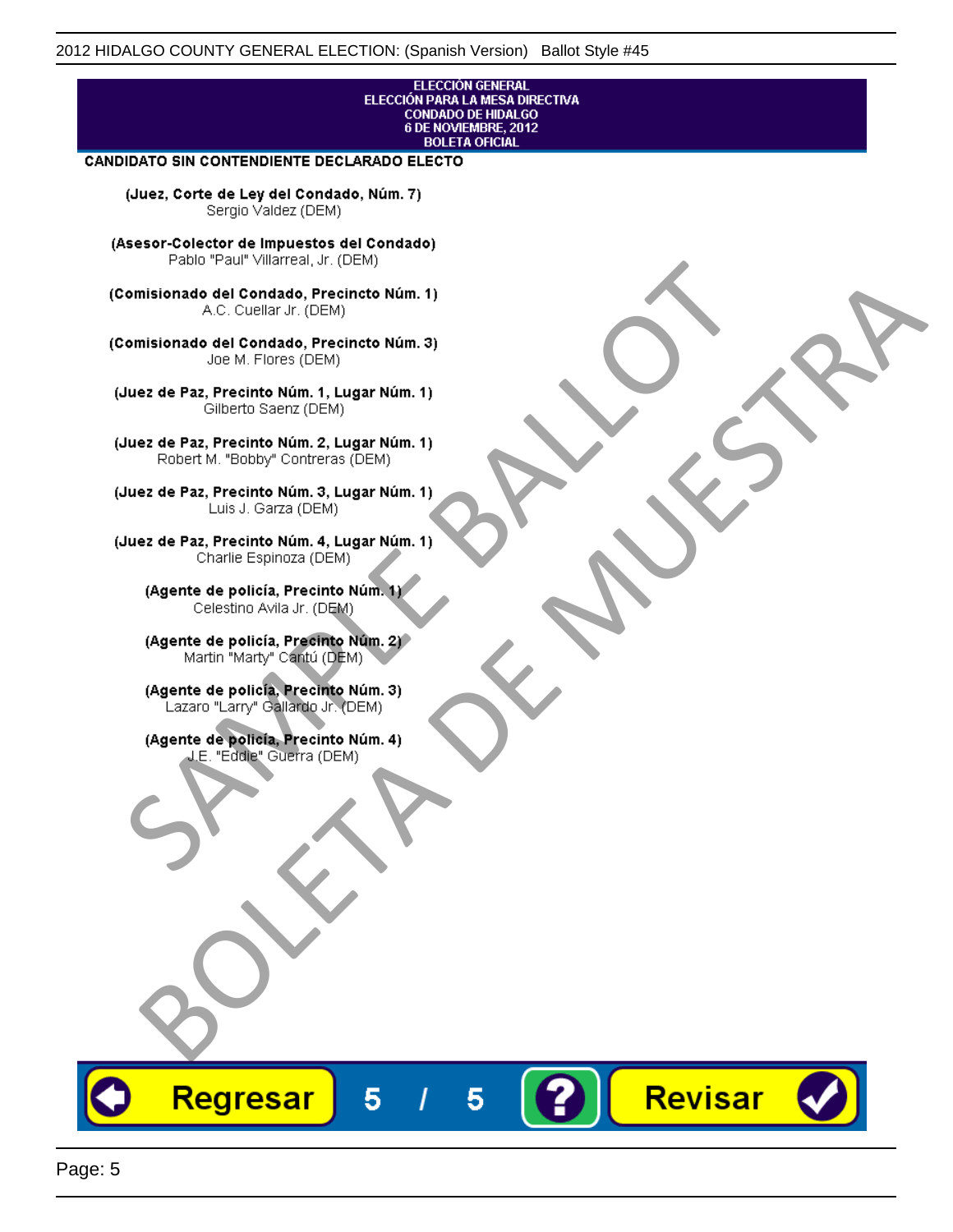# Resumen de instrucciones para la boleta electoral.

Presione el nombre del candidato o el título de la contienda para volver a la contienda.

El botón Votar se iluminará

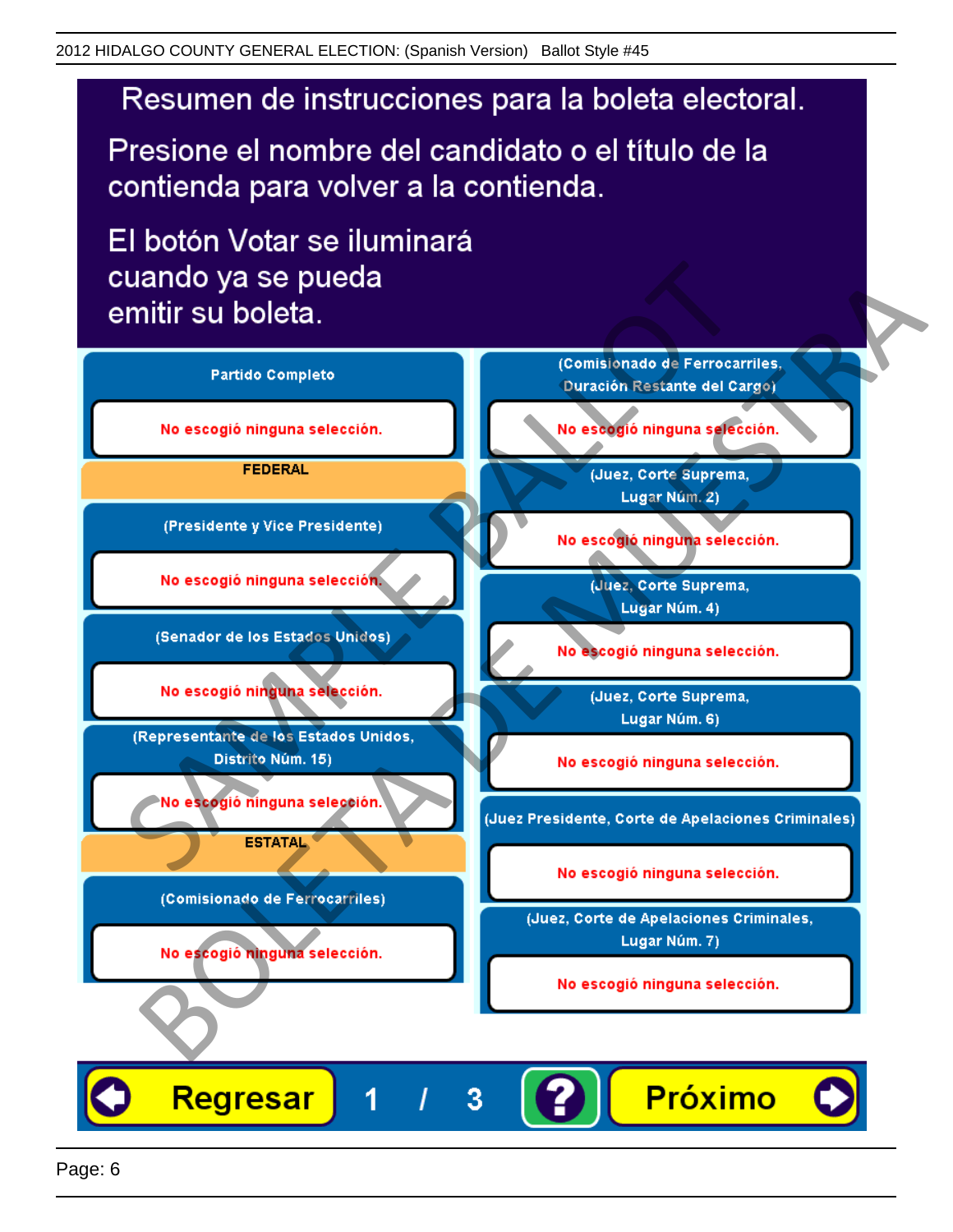# Resumen de instrucciones para la boleta electoral.

Presione el nombre del candidato o el título de la contienda para volver a la contienda.

El botón Votar se iluminará